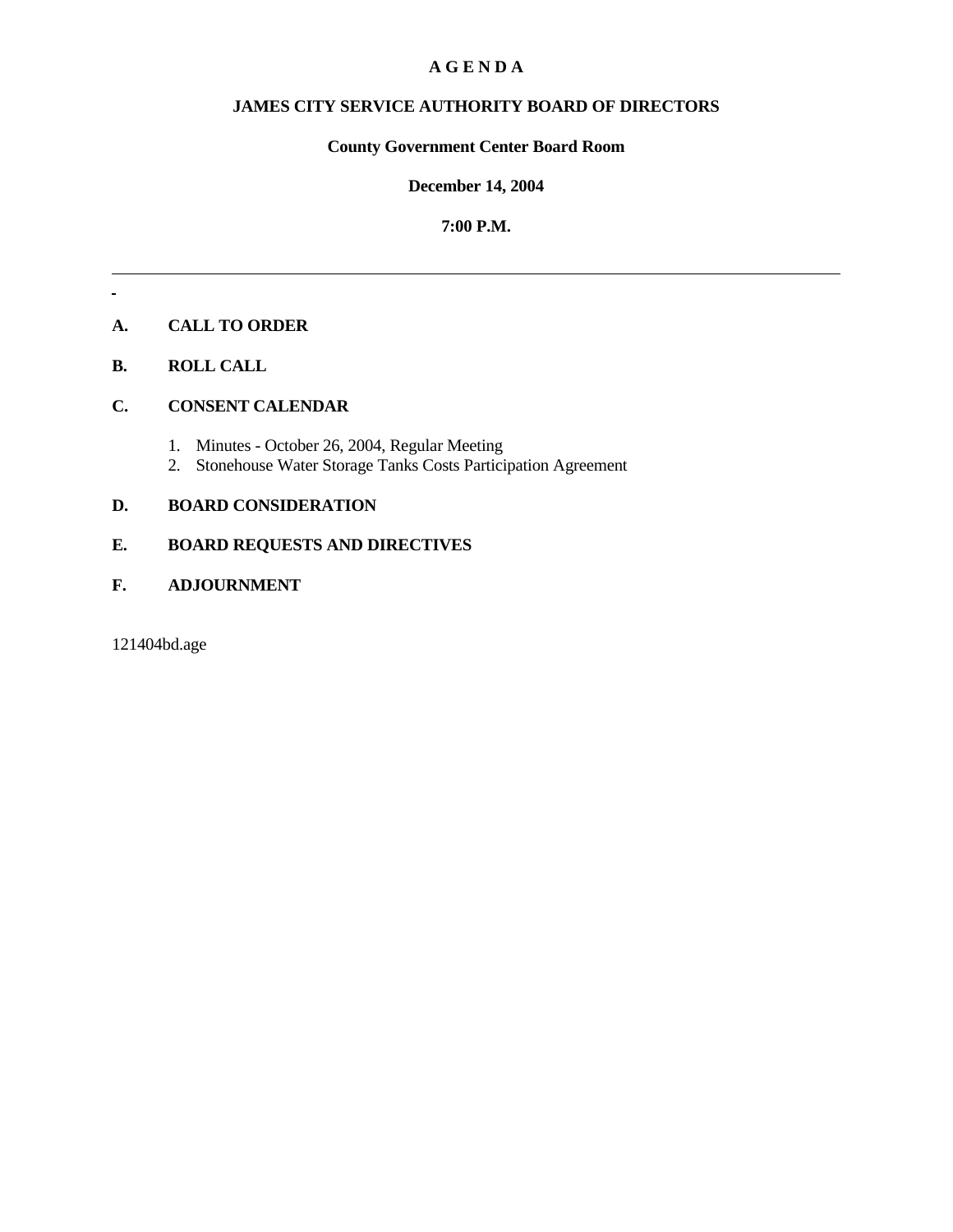# **AT A REGULAR MEETING OF THE BOARD OF DIRECTORS OF THE JAMES CITY SERVICE AUTHORITY, JAMES CITY COUNTY, VIRGINIA, HELD ON THE 26TH DAY OF OCTOBER 2004, AT 7:17 P.M. IN THE COUNTY GOVERNMENT CENTER BOARD ROOM, 101 MOUNTS BAY ROAD, JAMES CITY COUNTY, VIRGINIA.**

## **A. ROLL CALL**

Jay T. Harrison, Sr., Chairman John J. McGlennon, Vice Chairman M. Anderson Bradshaw Bruce C. Goodson Michael J. Brown

Sanford B. Wanner, Secretary Leo P. Rogers, County Attorney Larry M. Foster, General Manager

#### **B. PRESENTATION**

#### 1. Wellington Neighborhood Water Use Issue

Larry Foster, General Manager, made a presentation to the Board on water use/rate issues raised by citizens of the Wellington subdivision at the meeting of the James City County Board of Supervisors on October 12, 2004. Mr. Foster stated that eight years ago the James City Service Authority (JCSA) Board of Directors set an increasing rate system to encourage water conservation and reduce peak demands on the water system. A study by the EPA revealed that the water use rate system has accomplished what the Directors desired.

Mr. Foster provided an overview of the JCSA water use rates for residential and commercial customers, stated that the residential first-tier rate was set to assist lower-income households that typically consume less water, the second tier was set as the range for the average household, and the third tier was set to encourage conservation and reduce peaks in the water demands; the commercial rates are set at a flat rate of \$2.70 per 1,000 gallons, the residential customers are assessed fees according to the three-tier rate system, and provided an overview of the typical water usage of residential customers and the associated costs for that use.

Mr. Foster stated that four water meters from the Wellington subdivision were calibrated, all four were within American Water Works Standards, and all four registered accurately during the calibration; and six Wellington subdivision water meters were validated by the sub-meter readings. Mr. Foster also stated that the water meters can handle 16 to 20 gallons per minute.

Mr. Foster provided a location overview of the approximately 13 percent of JCSA residential customers that exceeded 30,000 gallons in July, August, and September of 2004, approximately 13 percent. Mr. Foster commented that of the 75 Wellington subdivision homes, 37 customers exceeded 30,000 gallons during the same period, and provided an overview of water consumption of other similar subdivisions in various stages of overall development.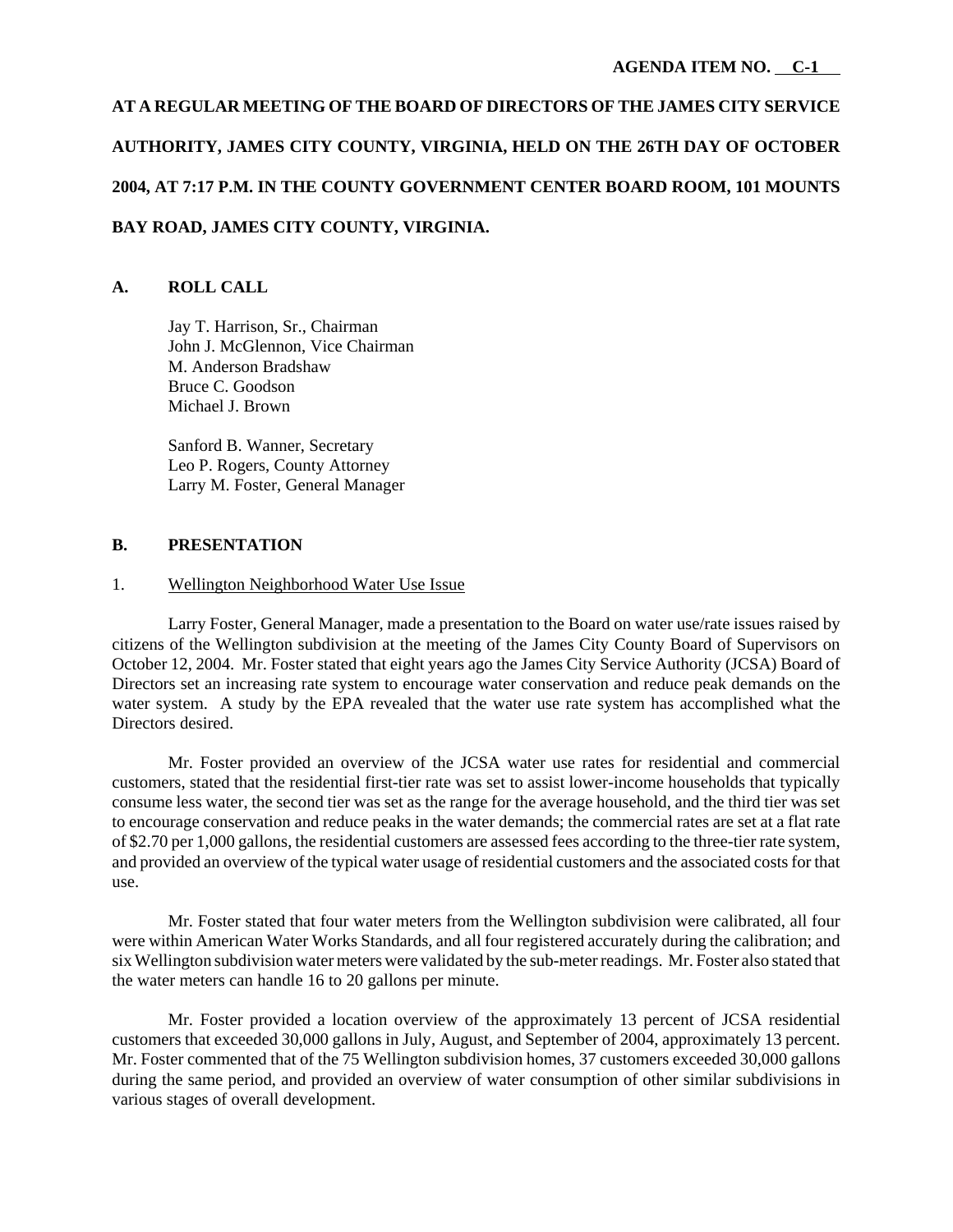Mr. Foster provided an overview of the recommended irrigation guidelines of the Virginia Cooperative Extension Office and how that recommendation could negatively impact the water system should all or even 25 percent of the customers follow those guidelines.

Mr. Brown commented that in 2002, a very dry year, 25 percent of the residential customers exceeded the third-tier benchmark level and that resulted in a lot of stress on the JCSA water system.

Mr. Foster stated that the original covenants recorded for the Wellington subdivision prohibits the installation of automatic irrigation systems. Mr. Foster stated that the developer came back with a new proposal for the covenants for the installation of drip irrigation systems covering no more than 30 percent of the parcel, except within the Virginia Department of Motor Vehicles Right-of-Ways where pop-up heads would be permitted. Mr. Foster stated that staff agreed to only 30 percent irrigation of the lot size in the hopes of encouraging use of drought-resistant plants and mulch to reduce the irrigation demands in support of water conservation efforts.

Mr. Foster stated that approximately 50 percent of the currently developed Wellington subdivision lots have irrigation systems, they are all pop-up heads, and the systems appears to cover more than 30 percent of the parcel.

Mr. Foster stated that staff discovered today that the second covenant amendment permitting drip irrigation in the Wellington subdivision had not been recorded.

Mr. Harrison inquired if the original covenant is binding on Wellington because the amendment has not been recorded.

Mr. Foster stated that is correct.

Mr. Harrison stated that the original covenant does not permit irrigation and recalls that in 2000 the Board wanted to prevent outdoor watering in the Wellington and Colonial Heritage by irrigation systems using JCSA water and encouraged the subdivisions to use water retention ponds as an irrigation water supply.

Mr. Rogers stated that the County was a party to the initial covenants, the JCSA Water Conservation Coordinator brought forward an amendment to the Wellington subdivision covenants to allow permit drip irrigation and it was approved by the Board. As staff went through JCSA records, it was determined that the covenant amendment had not been recorded in the Clerk's Office.

Mr. Rogers stated that the Board has committed to support drip irrigation in the Wellington subdivision and needs to get the amendment to the covenants recorded so it will be effective between all the property owners.

Mr. Goodson inquired that when the citizens purchased their homes, what covenants did they know of.

Mr. Rogers stated that the recorded covenants indicate that irrigation is not allowed.

Mr. Harrison inquired how to proceed.

Mr. Foster stated that the Homeowners Association (HOA) is responsible for enforcing the covenants, and that the HOA is still in control of the developer.

Mr. Harrison requested verification that the County is a partner in that.

Mr. Rogers affirmed that.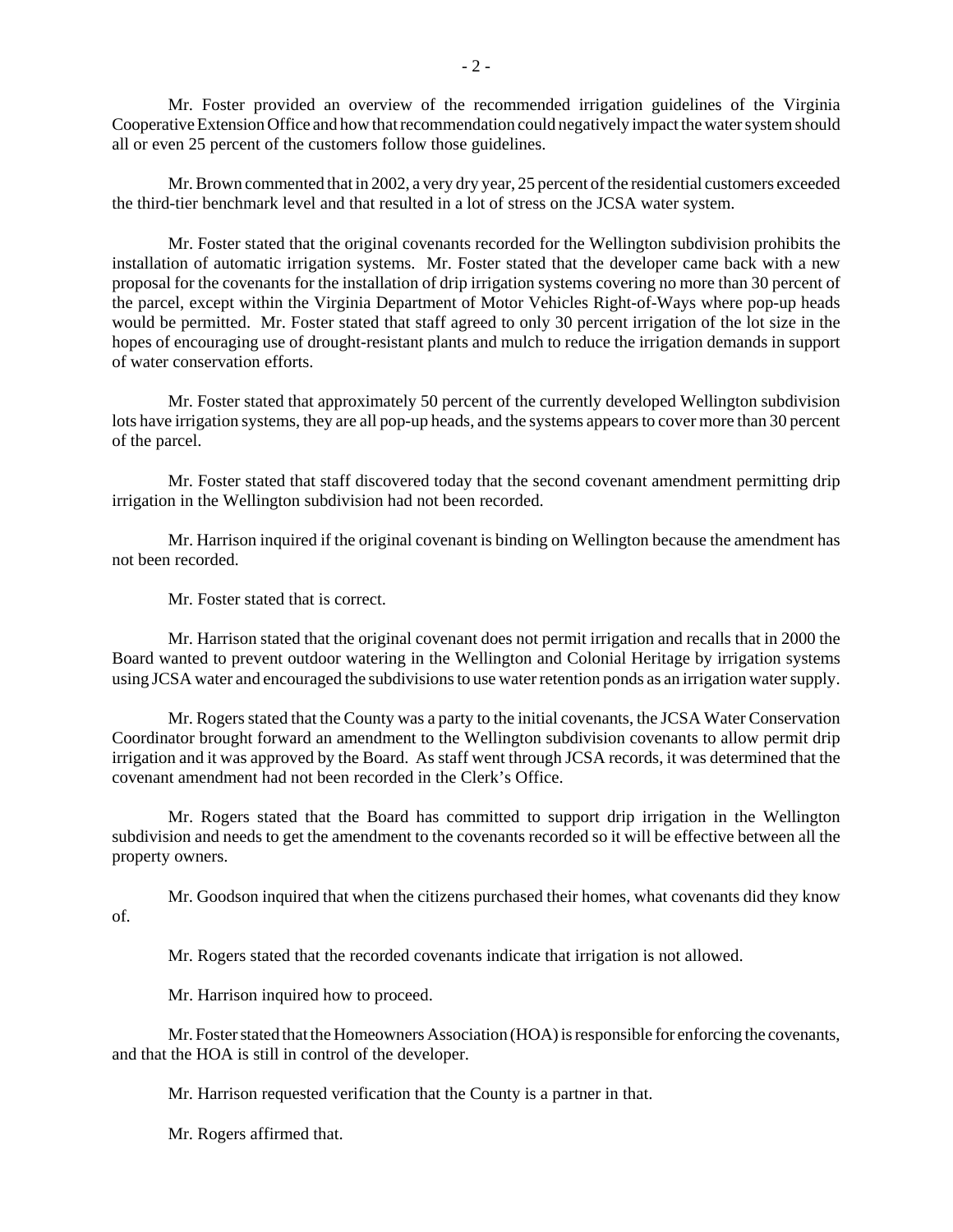Mr. Foster stated that the Board referred the issue to the Water Conservation Committee. The first meeting of that Committee will be on October 27 and Wellington subdivision representatives have been invited to that meeting. The Water Conservation Committee will come back to the Board with any recommendations.

Mr. McGlennon inquired how the covenants could be disclosed to the homeowners yet disregarded and also encouraged by the developer to install sod and therefore need to water the sod.

Mr. Foster stated that residents of Wellington will be speaking to the Board and may be able to provide insight into the developer's role.

## **C. PUBLIC COMMENT**

1. Mr. Tom Haywood, 3936 Penzance Place, made a presentation to the Board, stated concern about the low benchmark for the third tier, stated that he did research and spoke with the Water Conservation Coordinator and presented his findings on the water consumption rates for residential customers per quarter, stated concern that the numbers indicate that an average family of three will consistently broach into the thirdtier rate, and commented on the disadvantages of wells for irrigation.

2. Mr. Vincent Clifton, 8404 Attleborough Way, requested information regarding the Outdoor Water Use Ordinance exemption policy.

Mr. Foster stated that an exemption from the Outdoor Water Use restrictions is applicable to the use of water, not an exemption of water fees; it is available for the initial 60-day establishment of new lawns, and is in effect between May 1 through September 30.

3. Mr. Edmond Brown, 8400 Down Patrick Way, stated that he is a new resident and JCSA customer, that he was not made aware of rules and regulations governing service, suggested that the County use Newport News water if there is such a water shortage in James City County, and stated that the water utility rate unreasonable.

4. Mr. George Safka, 3905 Leicester South, stated concern that the covenant is limited to drip irrigation and not pop-up irrigation systems.

Mr. Goodson stated that the covenants on record do not permit any irrigation systems.

Mr. Safka inquired if the amendment to the covenants that staff is going to record limits irrigation systems to drip only and what is to be done about all the pop-ups installed.

Mr. Goodson stated that the covenants are a part of the Deed and recommended citizens check with their realtors and closing attorneys.

Mr. Safka inquired if he will have to remove the \$3,500 pop up irrigation system.

Mr. Goodon recommended he check with his realtor.

Mr. Brown requested clarification on his belief that it is not the practice of the County to enforce neighborhood covenants, that responsibility resides with the Homeowners Association and citizens can approach the HOA to seek relieve in civil court matters.

Mr. Rogers stated that is the general rule, however, in Wellington the County is a property owner and also a party to the Declaration of Covenants. When the developer began to develop the property there were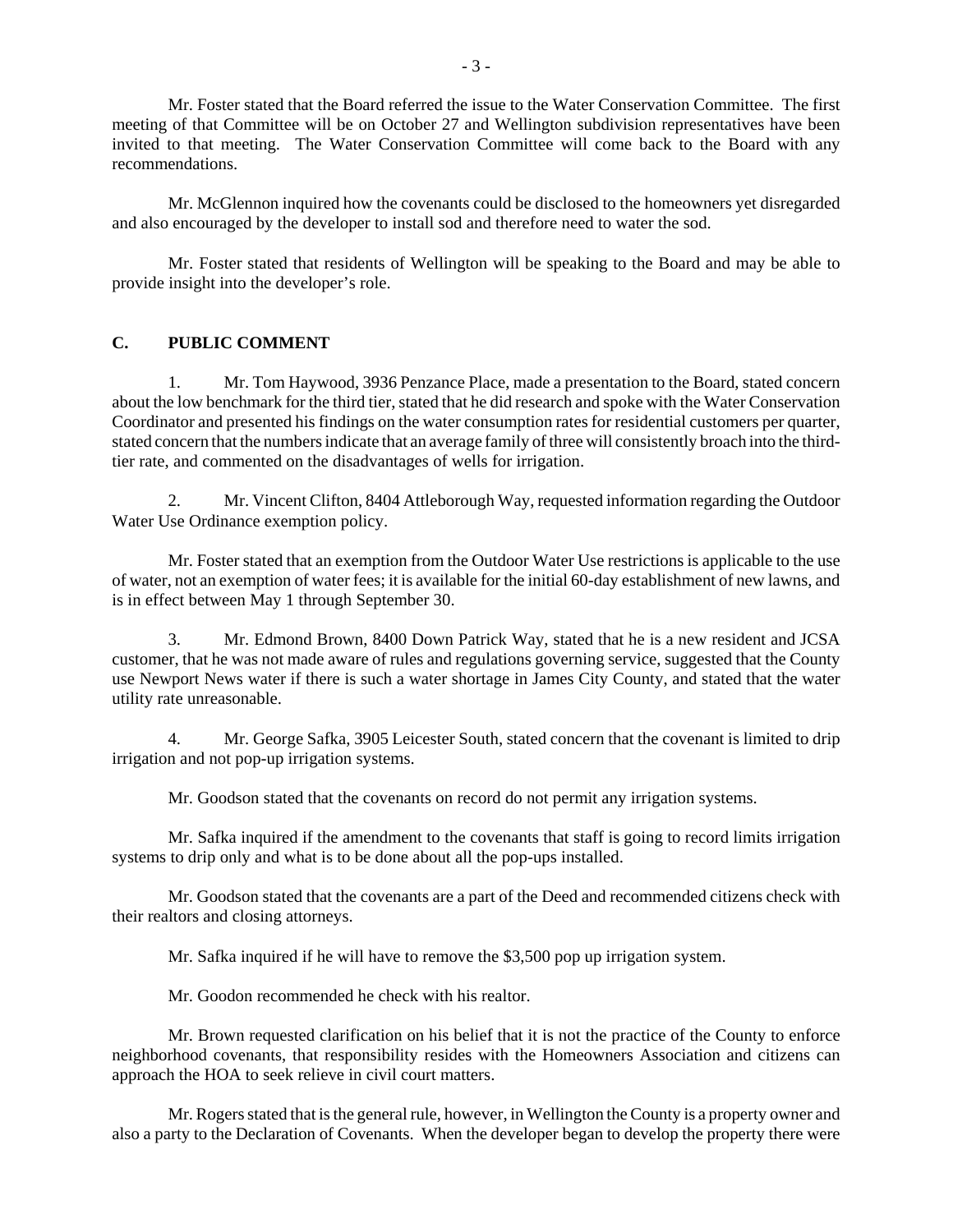questions raised about the proffers and as part of its settlement the Board entered into a Declaration of Covenants with Wellington where Wellington identified how it would construct the development. The Public Use Site was conveyed to the County. As a property owner, the County has a right to enforce the covenants just like the HOA does.

Mr. McGlennon inquired in this particular case where covenants reflect preference of developer and it translates into the homeowners. The County has a significant public policy interest in this particular instance of water conservation and the Board does not want to have the HOA disregard the covenants in this instance.

Mr. McGlennon stated concern that the HOA is being operated by the developer and not by the people living there. He also stated concern that a homeowner purchases from the developer and does not have a clear understanding of the covenants that drip-irrigation is the only acceptable irrigation and it may only cover 30 percent of the lot.

Mr. Harrison stated that he shares the same concerns.

Mr. McGlennon requested that staff ensure the developer discloses and enforces the covenants, and find out if the developer is going to mitigate this situation.

Mr. Rogers stated that generally the County relies on the HOA to enforce covenants. This particular case is unique and if the HOA is not going to enforce the covenants, the County for the reasons stated in the Declaration, could step forward and have the ability to enforce the covenants.

5. Mr. Bobby Brady, 3977 Penzance Place, concurred with citizens' comments that the tiered water system needs to be addressed, stated concern that staff is not responsive to his voiced concerns and recommendations, provided an overview of his recent water bill to previous water bills, suggested that the original meter is not reading accurately as a temporary meter registered water flow at two-thirds the rate of the other meter, and requested staff reply to his letters.

Mr. Goodson inquired if Mr. Brady has a sub-meter.

Mr. Brady stated that he has the original water meter put in by the developer.

Mr. Foster stated that after calibration, if it is determined that a meter is reading accurately, it is put back into place.

Mr. Foster clarified the figures provided by the Water Conservation Coordinator to Mr. Haywood.

Mr. Foster apologized to Mr. Brady and stated that he would contact him and follow up on his subsequent inquiries.

6. Mr. Joseph Beck, 3929 Penzance Place, stated that he was informed that irrigation was not initially permitted, however, the Wellington subdivision model home had an irrigation system in it and the rest of the subdivision soon followed, commented that his water bill is higher than his electric bill, stated that he understands the Board's desire to conserve water, however, extreme conservation efforts such as the benchmark for the third tier is unreasonable.

7. Ms. Derryn Webster, 8436 Ashington Way, commented that when she purchased her home she was informed that irrigation systems were not permitted and she tried unsuccessfully to seed a lawn, the model unit on the corner got an irrigation system and she was told that the HOA had gotten the covenants amended and irrigation systems were permitted, however, they were not told only drip irrigation systems are acceptable; stated that she presumed approval of the type of irrigation system when a permit was obtained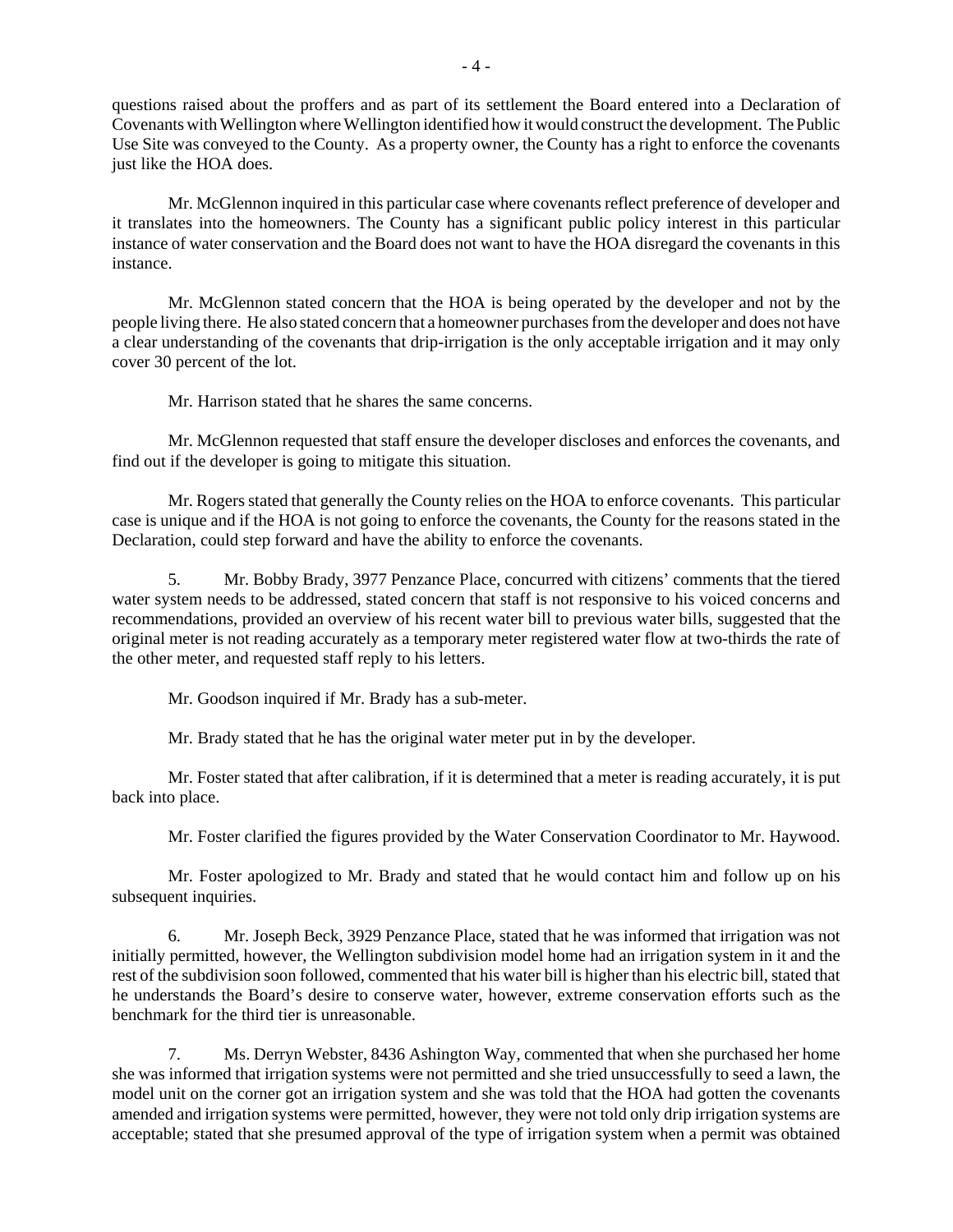to install the system. Ms. Webster stated concern that her water usage jumped approximately 55 thousand gallons with the installation of the irrigation system.

8. Mr. Ty Elliott, 8401 Tynemouth Way, requested clarification on Board actions to resolve the concerns of the JCSA residential customers in the Wellington subdivision, commented that Mr. Foster's presentation is a good start and there needs to be clarification on the background on the setting of the tier levels and rates, commented on the advantages and disadvantages of private wells for irrigation, and stated that both sides of the Wellington water issue can take steps to mitigate the situation, and requested information on what steps the Board and staff will do to mitigate the situation and what can citizens expect.

Mr. Goodson inquired what rationale the Board used in setting the tier water-usage rates.

Mr. Foster stated that the adjustments to the rates were made while maintaining a revenue-neutral adjustment focusing on the encouragement of water conservation and reducing peak demands.

Mr. Goodson inquired if an adjustment to one tier would have an impact on the rates or levels of the other tiers.

Mr. Foster stated that a certain level of revenue has to be met and adjustments to a tier would impact the other tiers.

Mr. Goodson inquired if the tiered water-usage rate system, as a part of the water conservation program for the County, was used in the application and subsequent approval for a ground water desalinization plant permit.

Mr. Foster stated the permit for the groundwater desalinization plant includes a Water Conservation Plan to encourage water conservation.

The Board and staff briefly discussed the permit for the groundwater desalinization plant and the philosophical intent for water conservation. The Board also discussed the need for a Public Hearing should the Board wish to make an adjustment of the three-tier water system, inability to adjust rates retroactively, what would be required to adjust rates mid-year, inability to adjust rates for specific customers or group of customers,

Mr. Rogers stated that the rate structure must have a reasonable relationship to a legitimate governmental objective, which the Board has with the three-tier rate structure and cannot apply that tier-rate structure in a manner that is not uniform across the board for all property owners; a waiver of the tier structure for those that get a waiver for outdoor watering is not valid because one would invalidate the other.

Mr. Goodson inquired if a credit can be provided.

Mr. Rogers stated that the rate structure must be applied in a manner that is uniform across the board for all owners, unless the JCSA can find fault such as a mistake made or the water was not used.

Mr. Goodson inquired if JCSA has found any fault with any excessive bills.

Mr. Foster stated that an unknown leak has not been found and therefore adjustment to fees cannot be made.

Mr. Goodson inquired if there are any restrictions in the installation and use of private wells.

Staff stated that there are no restrictions on the installation and use of private wells for irrigation, however, there are restrictions on the installation and use of private wells when public water is available.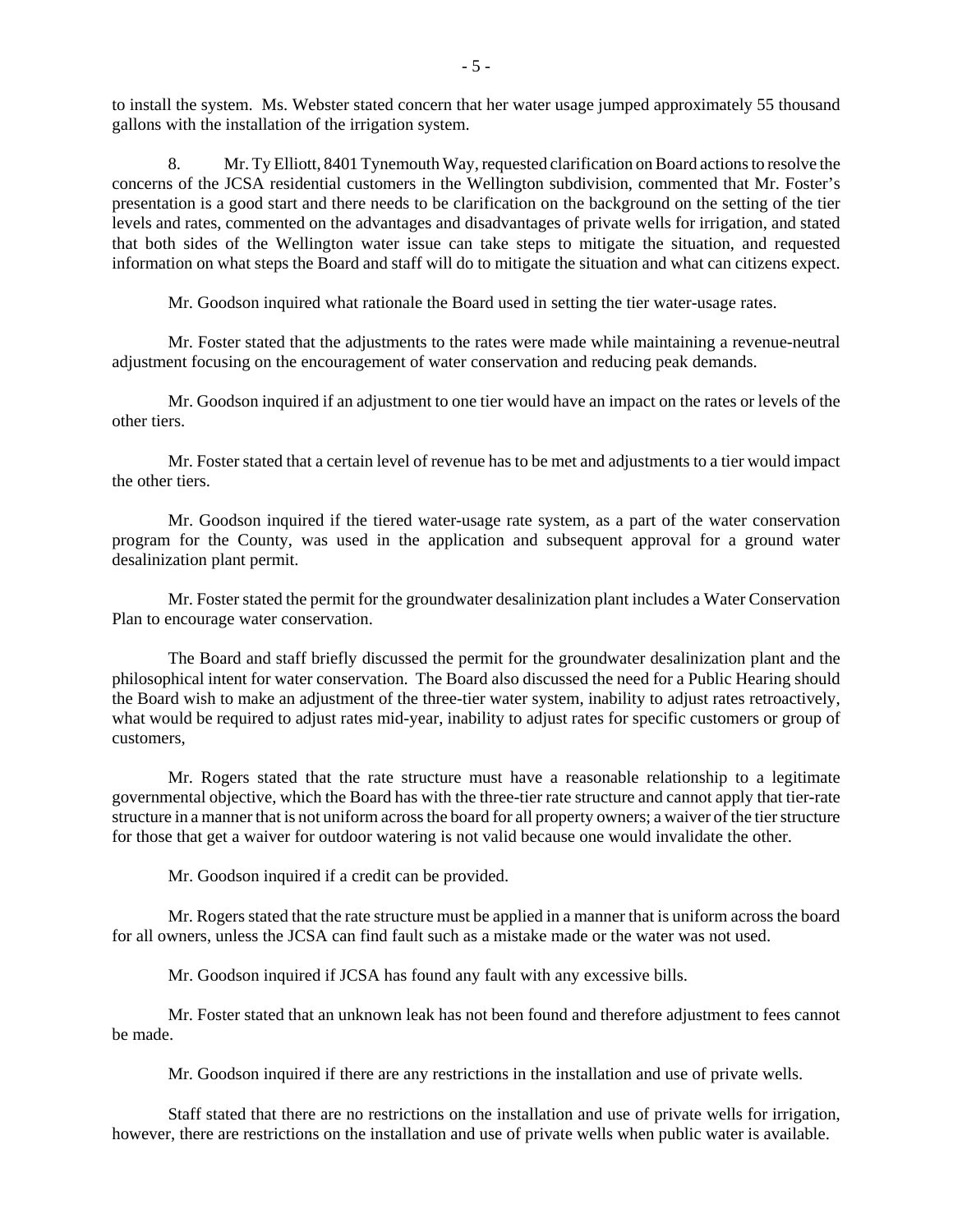Mr. McGlennon stated that he strongly supports the County's water conservation efforts, commented that most of the County can function within the confines of those efforts. He also stated concern about the anomaly within the Wellington subdivision, and there may be an issue with the responsibility of the developer in its failure to communicate those requirements and enforcement of those covenants. He further stated that the Board is expecting response and recommendations of the Water Conservation Committee, and inquired when the Board may expect a reaction to the situation.

Mr. Foster stated that he anticipates bringing something back by the second meeting in November.

Mr. McGlennon requested staff take steps to ensure that the HOA informs new residents of the Wellington subdivision of the policies of the County and JCSA.

Mr. Harrison inquired what steps the County can take as a participant in the enforcement of covenants against the developer for the improper installation of irrigation systems beyond 30 percent of the lot.

Mr. Rogers stated that his comments on this matter are restricted to what the County can do. The County has enforcement powers under the covenant that runs with the land the County owns in the Wellington subdivision and can enforce the covenants against the HOA or anyone who installs the system. Mr. Rogers commented that any action against the developer would have to come from one or more of the Wellington subdivision owners.

The Board inquired if a permit is required for the installation of an irrigation system on private property and if the JCSA is made aware of installations of irrigation systems.

Staff stated that a permit is not required for the installation of an irrigation system on private property and the JCSA is not always made aware of irrigation system installations; nor is it general practice for the JCSA field staff to be aware of the specifics contained in the covenants of subdivisions.

The Board inquired if the Geographic Information System (GIS) system could be utilized by the JCSA to identify lots that that have covenants with the County as a party.

Mr. Foster stated that is something that could be incorporated into the JCSA computer system.

Mr. McGlennon inquired if the future developments will have HOAs that will enforce covenants concerning water conservation and is that a good mechanism to enforce water conservation through.

Mr. Foster stated that it will be a while before such developments get to the point were staff can make that determination.

Mr. Bradshaw inquired if the Wellington subdivision covenants prohibit the installation of irrigation wells.

Mr. Rogers stated that the Wellington subdivision covenants do no restrict the installation of irrigation wells.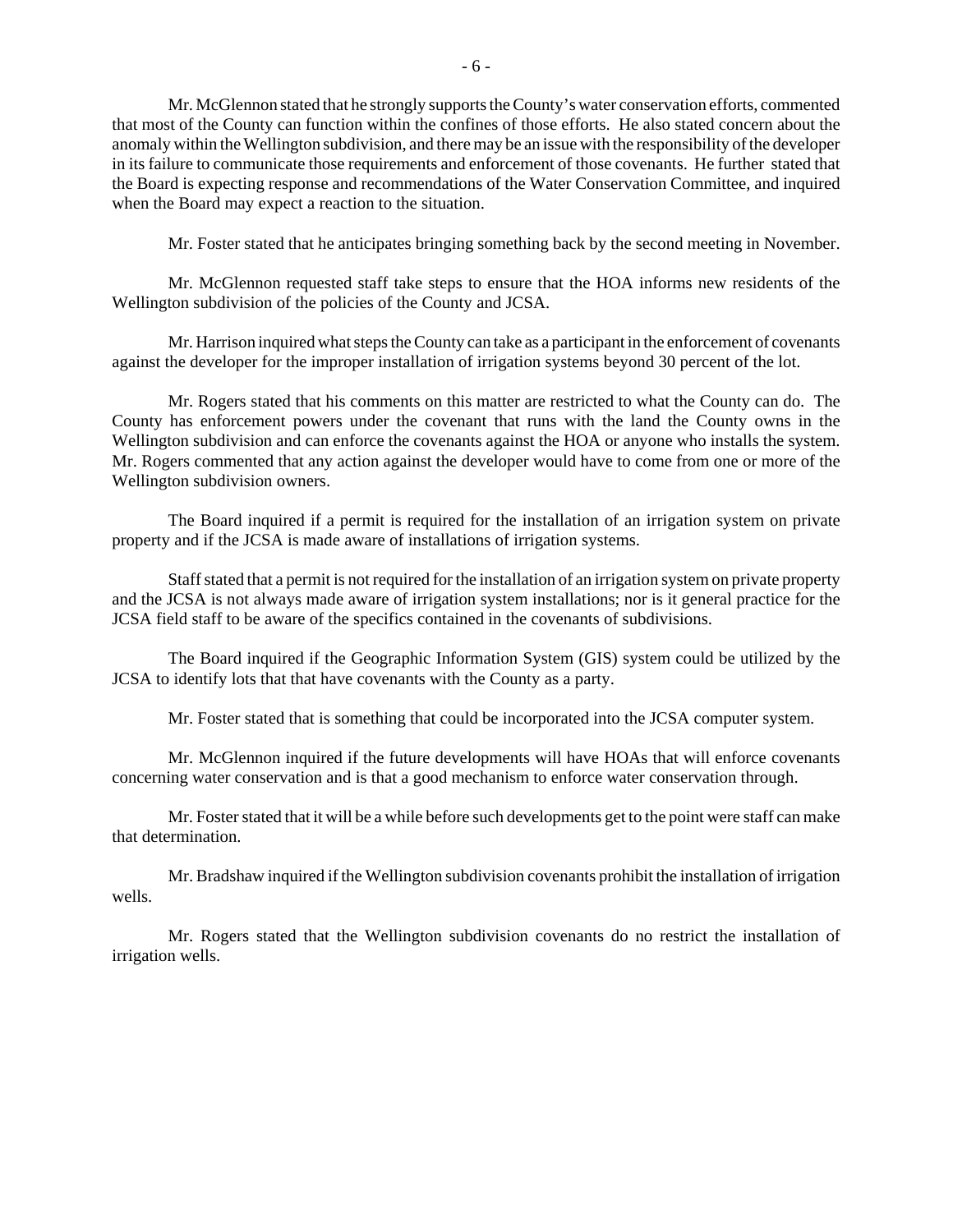Mr. Foster stated that staff researched the news media notifications of the water-use rate system and noted that the last run was in mid-June, stated that citizens have provided good suggestions for notification to new residents of the JCSA rules and regulations, and from those suggestions staff has developed a new account information packet that has basic information regarding the rules and regulations that will be left on the doors or mailboxes of new accounts.

Mr. McGlennon requested a reply to the citizen's comment that Newport News has an unlimited water supply, and commented that such a statement does not account for the efforts of Newport News to develop a reservoir to meet its water needs.

Mr. Foster stated that Newport News does not have an unlimited supply of potable water and they are facing an anticipated water supply shortage in 2011 or 2012.

9. Mr. Richard Costello, Water Conservation Committee Chairman, stated that a special meeting has been called for October 27 and the regular meeting of the Committee will be held on November 18. The Committee anticipates some recommendations may be presented, and stated that the question of permits for the installation of irrigation systems will be researched.

## **D. PUBLIC HEARING**

#### 1. Amendment to the Regulations Governing Utility Service – Utility Inspection Fees

Mr. Larry M. Foster, General Manger of the James City Service Authority, presented a change to the James City Service Authority Regulations Governing Utility Service to change when utility inspection fees are collected from developers in the County to coincide with an amendment to Section 19-15 (2) of the County Subdivision Ordinance.

Mr. Foster stated the proposed amendment allows the JCSA to issue the Certificate to Construct at a different phase of the development process rather than at the time of land-disturbing permit, as many of the development's land disturbance can commence weeks or months before the need for utility plans arise.

Mr. Foster requested the Board adopt the resolution following a Public Hearing on the proposal.

Mr. Brown inquired if any other action is being recommended with this proposal other than to make the process easier for applicants by separating the two approval processes and changing when the Certificate to Construct is issued.

Mr. Foster stated that there are no changes to the amount of the inspection fees.

Mr. Harrison opened the Public Hearing.

As no one wished to speak to this matter, Mr. Harrison closed the Public Hearing.

Mr. McGlennon made a motion to adopt the resolutions.

On a roll call vote, the vote was: AYE: Bradshaw, Harrison, Goodson, Brown, McGlennon (5). NAY:

(0).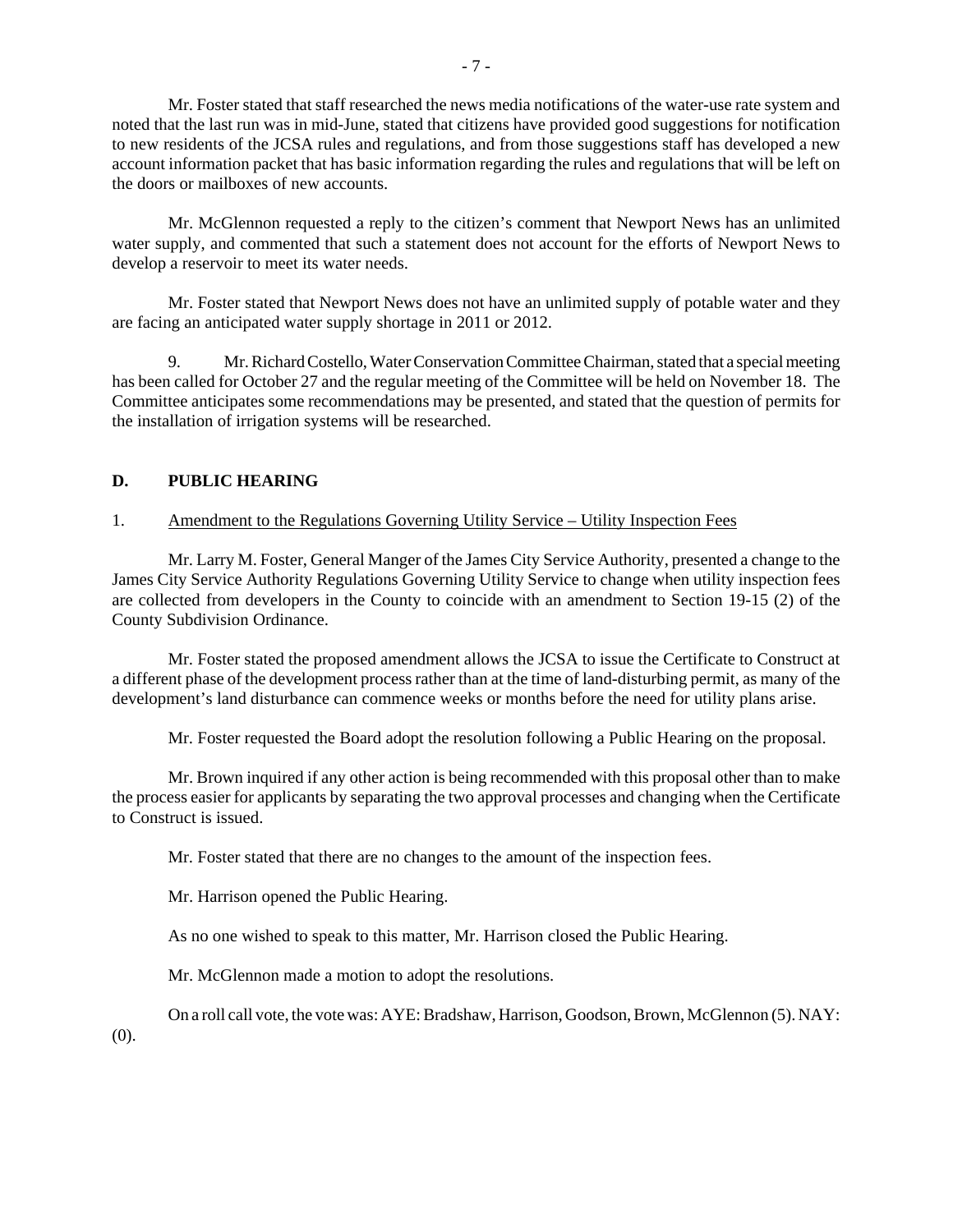## **R E S O L U T I O N**

#### AMENDMENT TO THE REGULATIONS GOVERNING UTILITY SERVICE -

#### UTILITY INSPECTION FEES

- WHEREAS, the Board of Directors of the James City Service Authority (JCSA) conducted a Public Hearing on October 26, 2004, to receive public comment on a proposed amendment to the Regulations Governing Utility Service changing the time for assessing utility inspection fees from the issuance of a land disturbance permit to when the JCSA issues a certificate to construct.
- NOW, THEREFORE, BE IT RESOLVED that the Board of Directors of the James City Service Authority, James City County, Virginia, hereby adopts the proposed amendment to Section 32, Clause K, of the Regulations Governing Utility Service changing the time the utility inspection fee is due, which would become effective immediately, if adopted.
- BE IT FURTHER RESOLVED, that the complete proposed amendment be made a part of this resolution.

#### Attachment:

## **SECTION 32. GENERAL RATE POLICY AND RATE SCHEDULE**

K. Inspection Fee for Water and Sewer Lines. There shall be a fee for the inspection of public water and sewer installations. Such fee shall be \$1.43 per foot for every foot of water main and sewer main constructed and shall be submitted at the time of filing an application for a land disturbance permit certificate to construct.

#### **The purpose of this change is to defray the cost incurred to make the actual inspection of the water and sewer lines.**

Mr. Harrison recessed the Board at 8:41 p.m.

Mr. Harrison reconvened the Board at 9:06 p.m.

## **E. CONSENT CALENDAR**

Mr. McGlennon made a motion to adopt the items on the Consent Calendar including the amended minutes.

The motion passed by a unanimous voice vote.

#### 1. Minutes

- a. July 27, 2004, Work Session
- b. August 10, 2004, Regular Meeting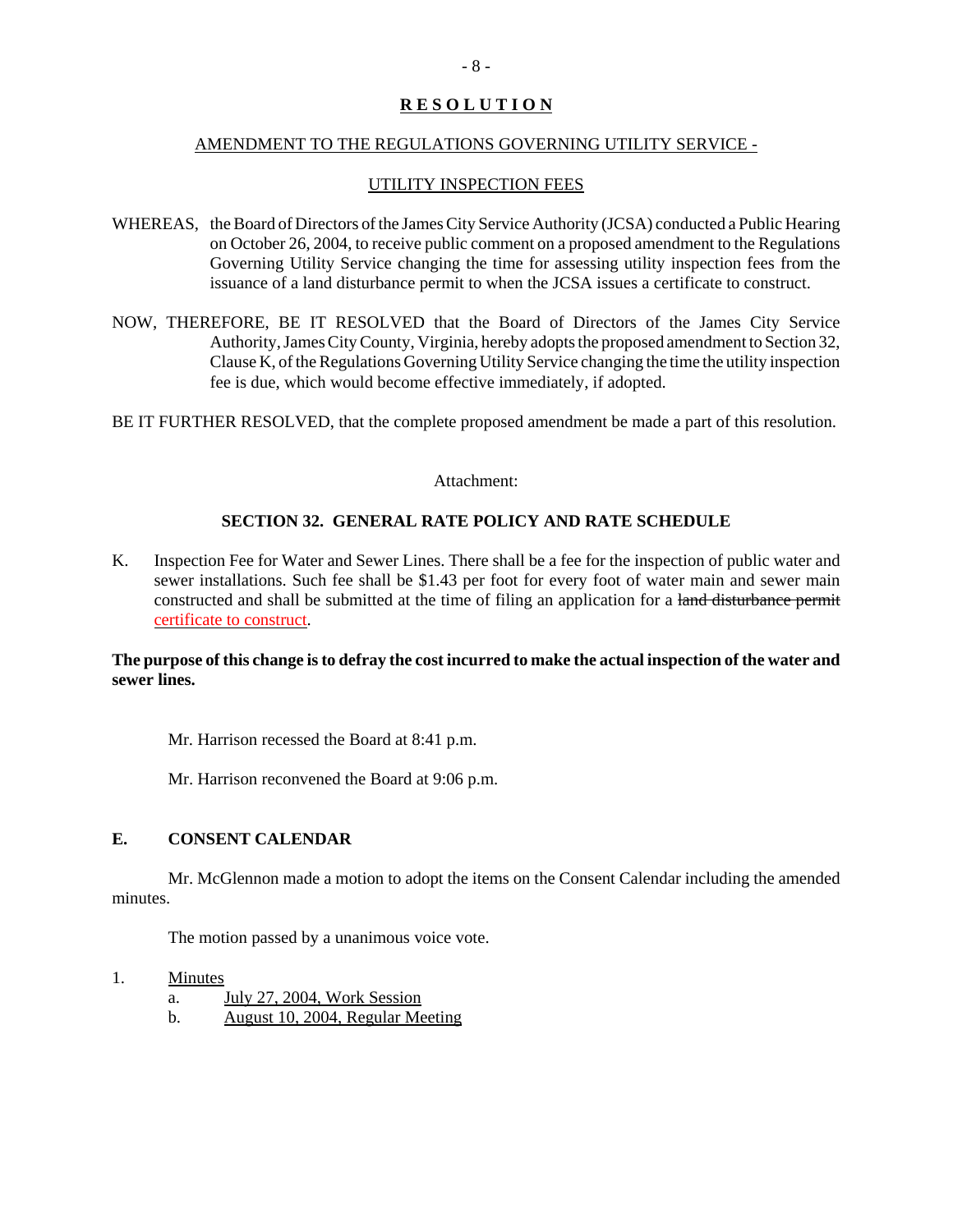#### **F. BOARD CONSIDERATIONS**

Mr. Michael D. Vergakis, Chief Engineer, James City Service Authority, presented a resolution awarding the Contract for Engineering Service for the design of Water Storage Facilities to Gannett Fleming Inc., for the design of two elevated water storage facilities to meet the growing demands on the system and provide adequate storage and system pressures.

Mr. Brown inquired where is the site for the water storage tower.

Staff stated that the site where the balloon test for the tower occurred is where the facility will be located.

Mr. Bradshaw made a motion to adopt the amended resolution.

The motion passed by unanimous voice vote.

#### **R E S O L U T I O N**

#### AWARD OF CONTRACT - ENGINEERING SERVICES FOR DESIGN OF

#### WATER STORAGE FACILITIES

- WHEREAS, the staff of the James City Service Authority has determined the need to build two elevated water storage tanks and remove three small existing tanks which are not located at the optimum level to support the water system; and
- WHEREAS, proposals to provide engineering services were requested from qualified firms, with seven firms responding and interviewed by a selection team; and
- WHEREAS, the selection team chose and recommends Gannett Fleming Inc., as the most capable firm of those submitting proposals to provide the engineering services associated with the project.
- NOW, THEREFORE, BE IT RESOLVED that the Board of Directors of the James City Service Authority, James City County, Virginia, authorizes the James City Service Authority to enter into a contract with Gannett Fleming Inc., in the amount of \$349,111 for the provision of engineering design service associated with building two elevated water tanks and associated water system improvements.
- 2. Easement Agreement Lift Station 5-1/deCamp

Mr. Danny Poe, Chief Engineer for Wastewater, James City Service Authority (JCSA), presented a resolution authorizing the JCSA General Manager to sign an agreement and the appropriate documents to transfer Lift Station 5-1 property located on Neck-O-Land Road to the deCamps in exchange for a gravity sewer easement over their property.

Mr. Poe stated that an evaluation of one of the air-ejector style lift stations (Lift Station 5-1) confirmed that a gravity sewer extension to the downstream station in the Powhatan Shores neighborhood would be more economical than rehabilitating the station and would eliminate the need for Lift Station 5-1. The most feasible alignment for a gravity sewer extension is along the boundaries of the deCamp property and staff has negotiated terms for an agreement to allow the construction of a gravity sewer main with permanent and temporary construction easements on their property in exchange for the transfer of ownership of the Lift Station 5-1 property to the decamps.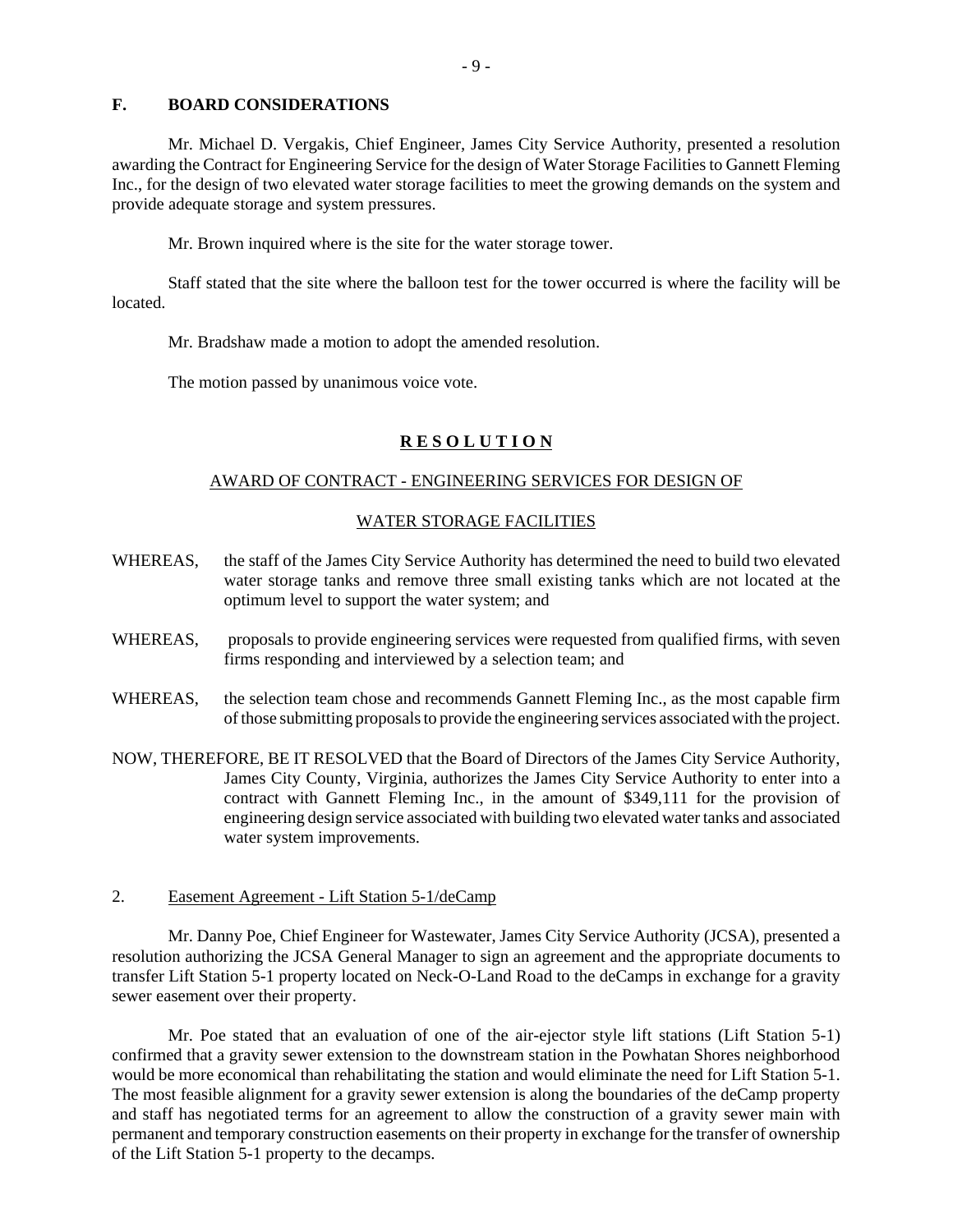Mr. Poe stated that the net savings of extending the gravity sewer main and eliminating Lift Station 5-1 versus rehabilitating and maintaining Lift Station 5-1 is approximately \$67,000.

Mr. Poe recommended approval of the resolution.

Mr. Goodson inquired how many connections are anticipated for this line.

- Mr. Poe stated that two connections are anticipated.
- Mr. Goodson inquired if additional connections are anticipated.
- Mr. Poe stated that a subdivision may occur.
- Mr. Goodson inquired how many acres is the parcel.
- Mr. Poe stated there is 15 acres.
- Mr. McGlennon made a motion to adopt the resolution.

The motion passed by unanimous voice vote.

#### **R E S O L U T I O N**

#### EASEMENT AGREEMENT - LIFT STATION 5-1/DECAMP

- WHEREAS, the James City Service Authority provided in its Capital Improvement Program for the rehabilitation of Lift Station 5-1 located on Neck-O-Land Road; later it was determined that the construction of a gravity line rerouting sewer to a nearby pump station was more economical, eliminating the long-term costs and liability of operating the sewer pump station; and
- WHEREAS, the proposed gravity sewer line will cross private property owned by Philip D., Trustee, and Virginia deCamp requiring an easement on the property; and
- WHEREAS, the deCamps have agreed to provide the easement in exchange for the property on which Lift Station 5-1 is located and the waiver of the two local connection fees for future structures on their property.
- NOW, THEREFORE, BE IT RESOLVED that the Board of Directors of the James City Service Authority, James City County, Virginia, authorizes the General Manager to sign the agreement and appropriate documents associated with transferring the Lift Station 5-1 property to the deCamps in exchange for the necessary easement to construct a gravity sewer line, rerouting wastewater flows to a nearby lift station allowing Lift Station 1-5 to be eliminated.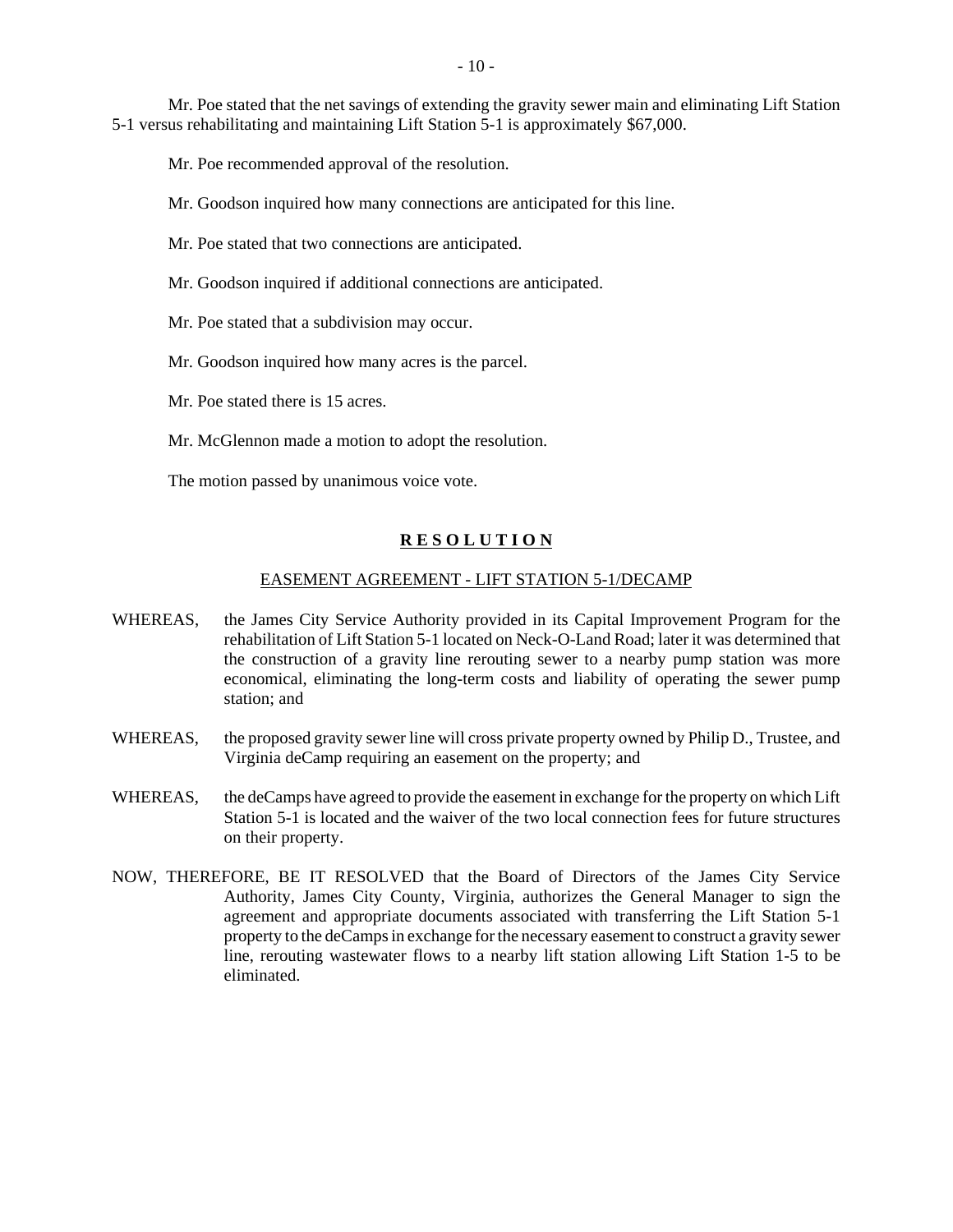# - 11 -

# **G. BOARD REQUESTS AND DIRECTIVES -** None

# **H. ADJOURNMENT**

Mr. Brown made a motion to adjourn.

The motion passed by a unanimous voice vote.

At 9:16 p.m., Mr. Harrison adjourned the Board.

Sanford B. Wanner Secretary to the Board

\_\_\_\_\_\_\_\_\_\_\_\_\_\_\_\_\_\_\_\_\_\_\_\_\_\_\_\_\_\_\_\_

102604bd.min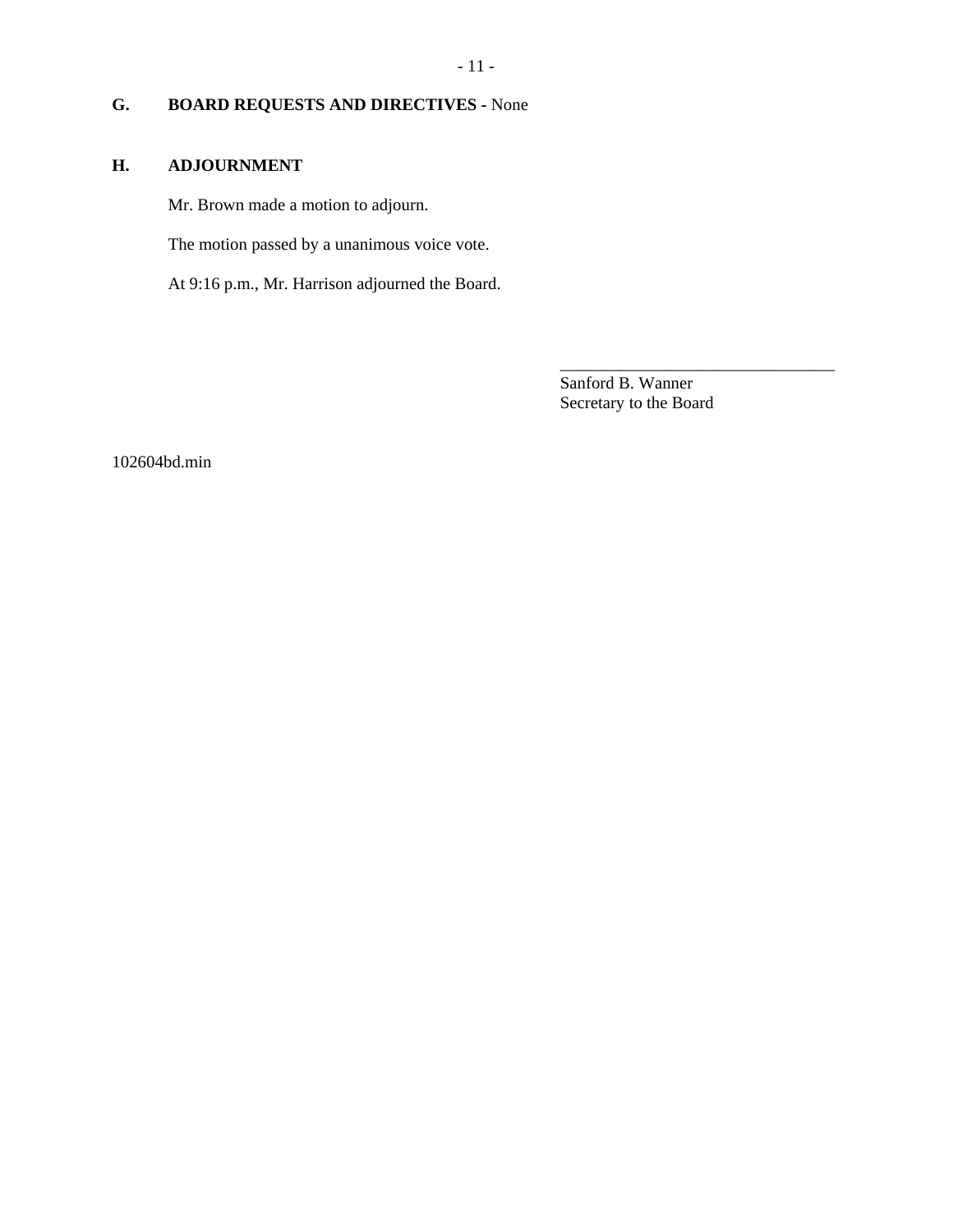## **M E M O R A N D U M**

| DATE:           | December 14, 2004                                                   |
|-----------------|---------------------------------------------------------------------|
| TO:             | The Board of Directors                                              |
| FROM:           | Larry M. Foster, General Manager, James City Service Authority      |
| <b>SUBJECT:</b> | <b>Stonehouse Water Storage Tanks Costs Participation Agreement</b> |
|                 |                                                                     |

The James City Service Authority (JCSA) plans to construct an elevated water storage tank with a capacity of up to 1.25 million gallons in the Stonehouse Commerce Park. At its October 26 meeting, the Board awarded a contract for design services for the tank to Gannett Fleming Engineering. The water storage tank is one of two tanks that are planned to meet the water storage needs of the JCSA's growing water system. The two tanks will replace three existing elevated water storage tanks that are built at the wrong elevation to maximize their contribution to the overall water system. The three existing tanks are small in relative terms to the projected future needs of the JCSA's water system. The proposed Stonehouse Commerce Water Storage Tank will also greatly enhance the water pressure and flows in a predominately industrial area.

The application for a Special Use Permit to allow the construction of the two proposed water tanks and associated waterlines will be submitted to the James City County Planning Department in early 2005 with public hearings expected in February and March 2005. Completion of the tanks is expected in September 2007. Informational meetings on the proposed tank, located adjacent to Seasons Trace have been held with Season's Trace Homeowners Association and Parks and Recreation Commission.

The Stonehouse Development immediately across Interstate 64 from the Commerce Park proffered to provide water supply and storage to meet the needs of their development. Stonehouse constructed and dedicated, to the JCSA, a well facility and a 500,000-gallon water storage facility to meet the initial needs of the development. The development has reached a stage that additional water storage capacity will soon be needed. The development's Water Master Plans provides for an additional 500,000 gallons of water storage at the next stage of development.

In addition, Stonehouse is in the process of constructing a waterline that will for the first time connect the development to the Central Water System. This connection and the construction of the proposed elevated water storage tank will enhance water service to the Central and Stonehouse Water Systems.

JCSA and the County Attorney and representatives of the Stonehouse Development have developed a contract with Stonehouse Capital, LLC that provides the terms for Stonehouse to make a \$400,000 contribution toward the construction of the planned elevated water storage tank in lieu of constructing a separate tank for the exclusive use of the Stonehouse Development. The general terms of the Agreement provide that:

Stonehouse Capital, LLC will:

- Contribute \$400,000 to the costs of constructing the tank in two equal payments at the first and 50 percent payment request from the tank contractor
- Make available a 1/2-3/4 acre parcel of property in Stonehouse Commerce Park (adjacent to Avid Medical) at an agreed upon price where the tank and associated facilities will be located.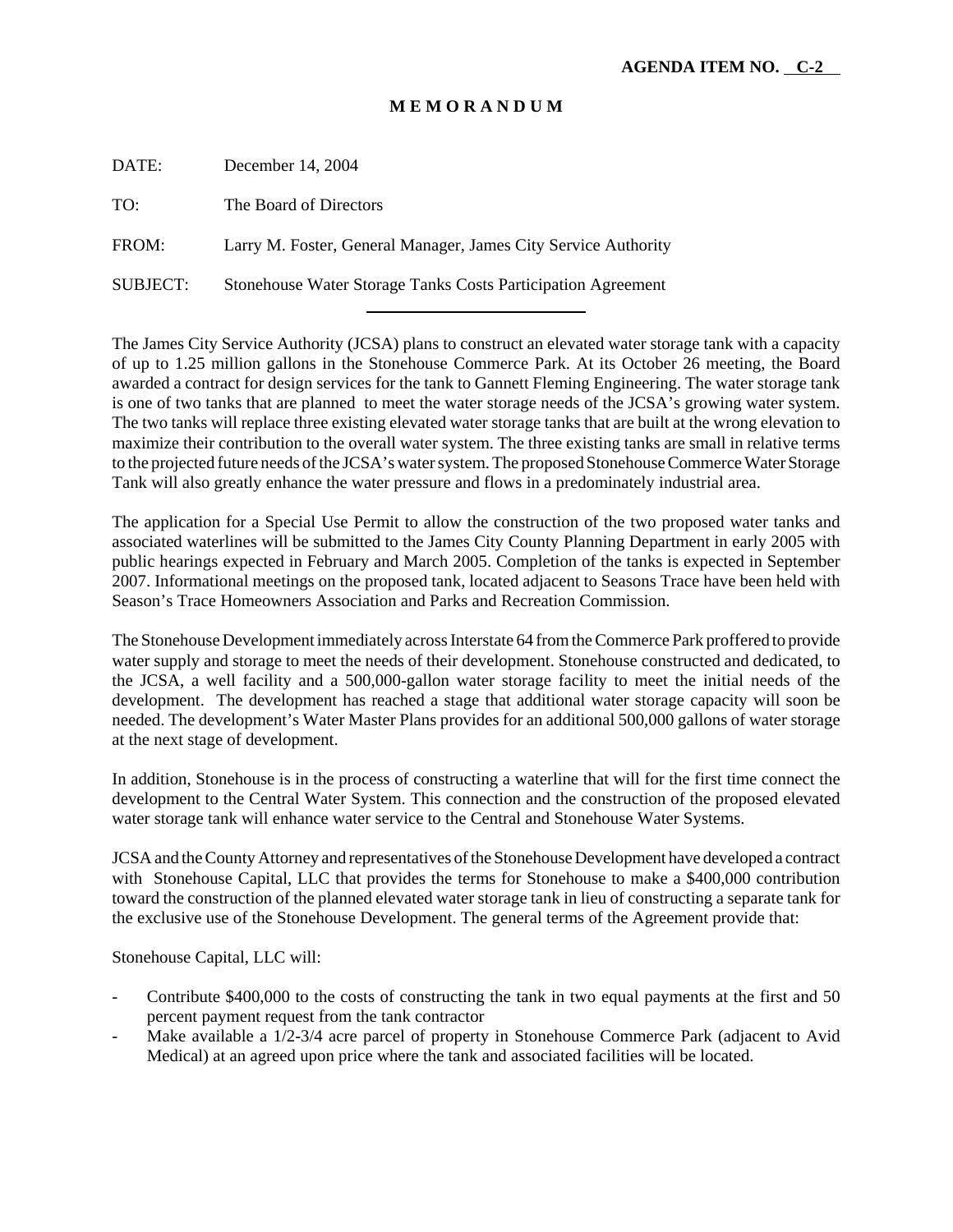Stonehouse Water Storage Tanks Costs Participation Agreement December 14, 2004 Page 2

JCSA will:

- Build at least a 1.0 million-gallon elevated water storage tank that serves the Stonehouse Development (and the Central Water System).
- Reserve 500,000 gallons of the tank capacity for the Stonehouse Development
- Tank style will be spheroid or composite

The agreement will also define when Stonehouse will provide additional water supply and storage capacity since the two water systems will be merged into one system.

Staff recommends that the Board approve the attached resolution authorizing the General Manager to sign the contract providing the terms for Stonehouse Capital, LLC to contribute \$400,000 to the costs of constructing the proposed elevated water tank in lieu of constructing a smaller independent ground level tank.

Larry M. Foster

\_\_\_\_\_\_\_\_\_\_\_\_\_\_\_\_\_\_\_\_\_\_\_\_\_\_\_\_\_\_\_\_\_

LMF/tlc storagetank.mem

Attachment